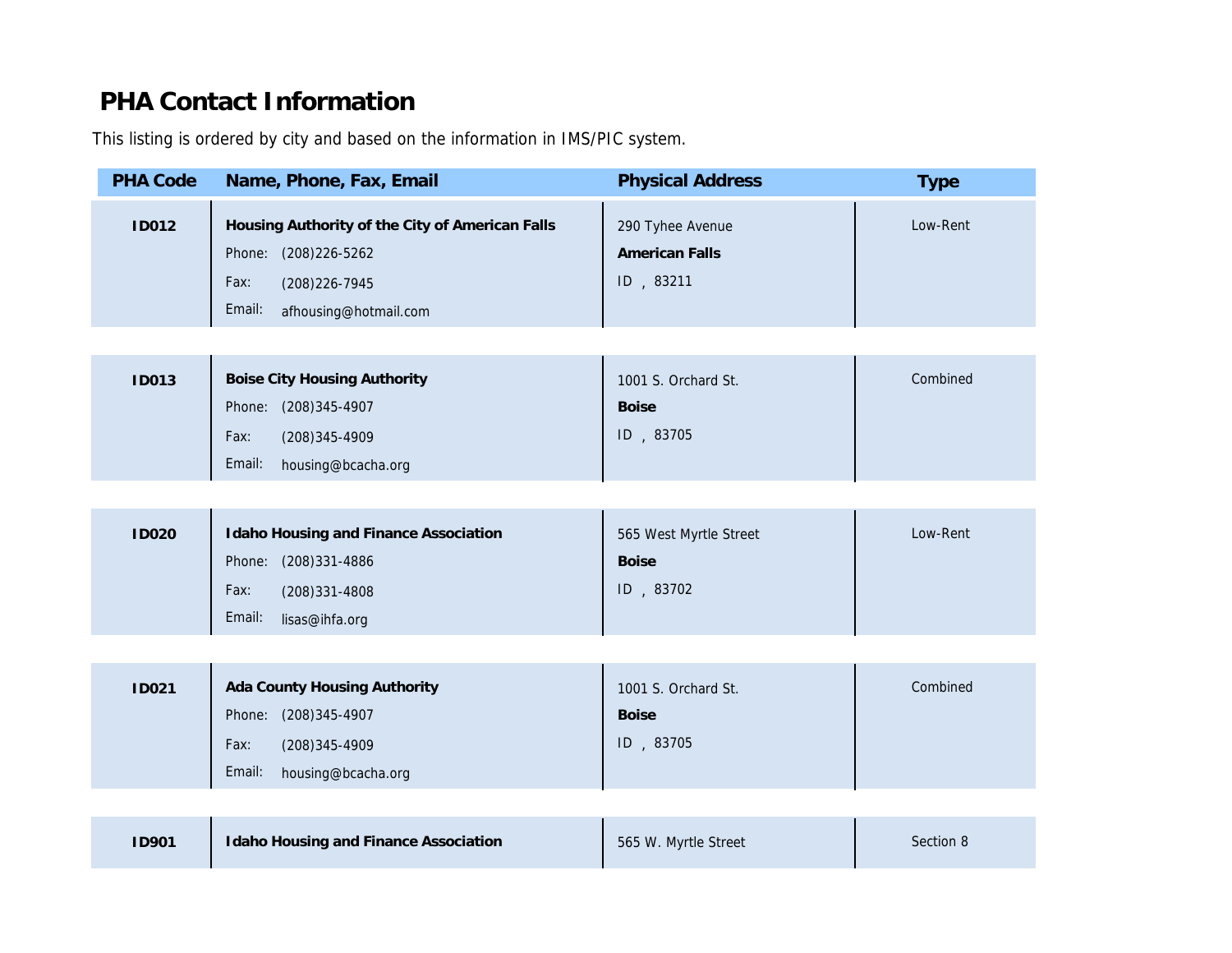## PHA Contact Information

This listing is ordered by city and based on the information in IMS/PIC system.

| <b>PHA Code</b> | Name, Phone, Fax, Email                          | <b>Physical Address</b>   | Type  |
|-----------------|--------------------------------------------------|---------------------------|-------|
|                 | Phone: (208)331-4886                             | <b>Boise</b>              |       |
|                 | Fax:<br>(208)331-4808                            | ID, 83702                 |       |
|                 | Email:<br>lisas@ihfa.org                         |                           |       |
|                 |                                                  |                           |       |
| <b>ID010</b>    | Housing Authority of the City of Buhl            | 1310 Main Street          | Low-R |
|                 | Phone: (208)543-6171                             | <b>Buhl</b>               |       |
|                 | (208) 543-4719<br>Fax:                           | ID, 83316                 |       |
|                 | Email:<br>bha@magiclink.com                      |                           |       |
|                 |                                                  |                           |       |
| <b>ID011</b>    | Housing Authority of the City Jerome             | 100 North Fillmore Street | Low-R |
|                 | Phone: (208)733-5765                             | Jerome                    |       |
|                 | Fax:<br>(208) 733-5878                           | ID, 83338                 |       |
|                 | Email:<br>leanne.trappen@twinfallshousing.com    |                           |       |
|                 |                                                  |                           |       |
| <b>ID016</b>    | Southwestern Idaho Cooperative Housing Authority | 377 Cornell Street        | Combi |
|                 | Phone: (208)585-9325                             | Middleton                 |       |
|                 | Fax:<br>(208) 585-9326                           | ID, 83644                 |       |
|                 | Email:<br>dwpatten@sicha.org                     |                           |       |
|                 |                                                  |                           |       |
|                 |                                                  |                           | Low-R |
| <b>ID002</b>    | Nampa Housing Authority<br>Phone: (208)466-2601  | 211 19th Avenue North     |       |
|                 | Fax:                                             | Nampa<br>ID, 83687        |       |
|                 | (208) 466-1216                                   |                           |       |